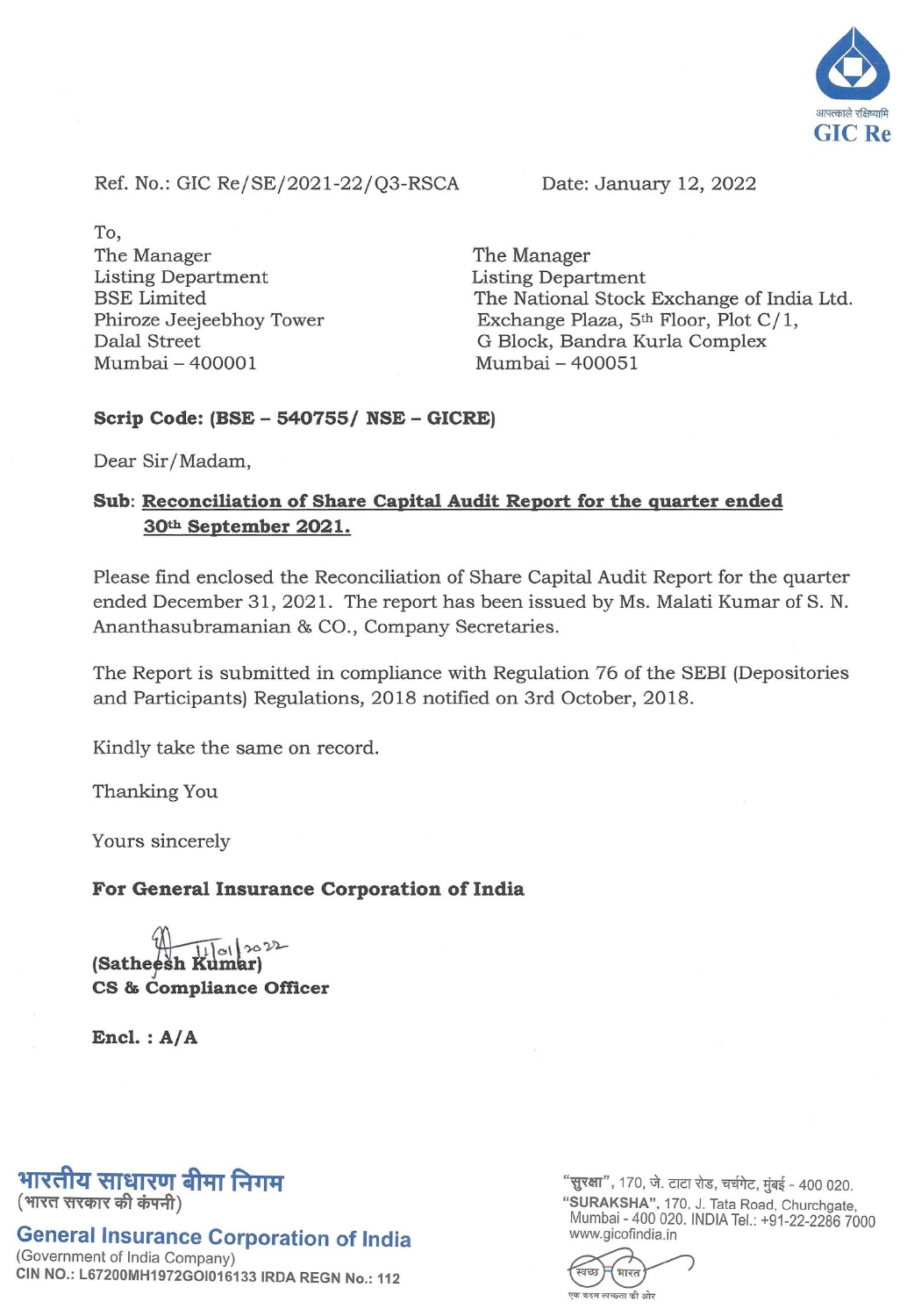# S. N. ANANTHASUBRAMANIAN & CO **Company Secretaries**

10/25-26, 2nd Floor, Brindaban, Thane (W) – 400 601 T: +91 22 25345648 | +91 22 25432704 E: snaco@snaco.net |W: www.snaco.net ICSI Unique Code: P1991MH040400

To,

The Board of Directors

## **General Insurance Corporation of India**

**CIN: L67200MH1972GOI016133**

Suraksha, 170, Jamshedji Tata Road,

Churchgate, Mumbai 400020.

Sir/ Madam,

### **Reconciliation of Share Capital Audit Report**

We have examined records / documents being maintained by **General Insurance Corporation of India** ('Company') and / or **KFin Technologies Private Limited,** its Registrar and Share Transfer Agent ('RTA'), as made available to us, for the purpose of issuing Reconciliation of Share Capital Audit Report in accordance with Regulation 76 of the Securities and Exchange Board of India (Depositories and Participants) Regulations, 2018.

Based on our examination as aforesaid, ISIN balances provided by National Securities Depository Limited and Central Depository Services (India) Limited and such verification(s) as considered necessary, in our opinion and to the best of our information and according to the explanations given to us by the Company/ RTA, we hereby certify the following:

| Sr.<br>No. | <b>Particulars</b>               | <b>Details</b>                                                |  |  |
|------------|----------------------------------|---------------------------------------------------------------|--|--|
| 01         | For the quarter ended            | 31 <sup>st</sup> December 2021                                |  |  |
| 02         | <b>ISIN</b>                      | <b>INE481Y01014</b>                                           |  |  |
| 03         | Face Value                       | Rs. 5/- per share                                             |  |  |
| 04         | Name of Company                  | <b>General Insurance Corporation of India</b>                 |  |  |
| 05         | <b>Registered Office Address</b> | "Suraksha", 170, J. Tata Road, Churchgate,<br>Mumbai 400 020. |  |  |
| 06         | Correspondence Address           | "Suraksha", 170, J. Tata Road, Churchgate,<br>Mumbai 400 020. |  |  |
| 07         | Telephone and Fax Nos.           | Tel. No.<br>: +91 22 2286 7000                                |  |  |
|            |                                  | Fax No.<br>$: +91222884010$                                   |  |  |
| 08         | E-mail Address                   | investors.gic@gicofindia.com                                  |  |  |

**MALATI KUMAR PARTNER ACS 15508 COP No. 10980**

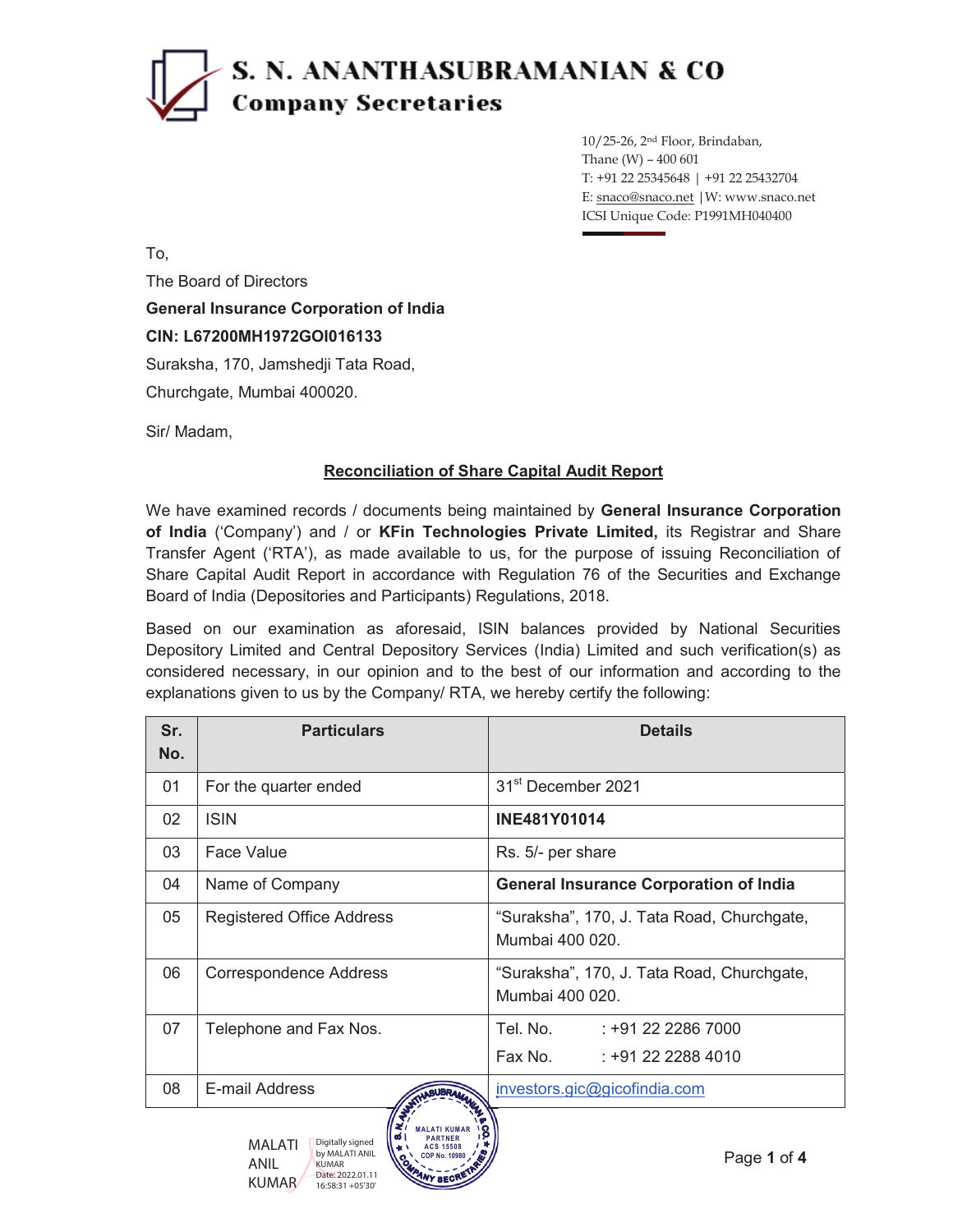

| Sr.<br>No. |                                                                                                                     | <b>Particulars</b> |                                     |                                                   | <b>Details</b>                  |                 |                 |                                 |                              |
|------------|---------------------------------------------------------------------------------------------------------------------|--------------------|-------------------------------------|---------------------------------------------------|---------------------------------|-----------------|-----------------|---------------------------------|------------------------------|
| 09         |                                                                                                                     |                    | Names of Stock Exchanges where the  |                                                   | <b>BSE Limited (BSE)</b>        |                 |                 |                                 |                              |
|            | Company's Securities are listed                                                                                     |                    |                                     | National Stock Exchange of India Limited<br>(NSE) |                                 |                 |                 |                                 |                              |
|            |                                                                                                                     |                    |                                     | <b>Number of Shares</b>                           |                                 |                 |                 | % of Total                      |                              |
| 10         |                                                                                                                     |                    |                                     |                                                   |                                 |                 |                 | <b>Issued Capital</b><br>100.00 |                              |
|            | <b>Issued Capital</b>                                                                                               |                    |                                     | 175,44,00,000                                     |                                 |                 |                 |                                 |                              |
| 11         | Listed Capital - BSE<br>(as per company records)                                                                    |                    |                                     | 175,44,00,000<br>100.00                           |                                 |                 |                 |                                 |                              |
|            |                                                                                                                     |                    |                                     |                                                   |                                 |                 |                 | 100.00                          |                              |
|            | <b>Listed Capital - NSE</b><br>(as per company records)                                                             |                    |                                     |                                                   |                                 | 175,44,00,000   |                 |                                 |                              |
| 12         |                                                                                                                     |                    | Held in Dematerialized form in CDSL |                                                   | 2,01,88,741                     |                 |                 |                                 | 1.15                         |
| 13         |                                                                                                                     |                    | Held in Dematerialized form in NSDL |                                                   | 173,42,10,327                   |                 |                 |                                 | 98.85                        |
| 14         | Physical                                                                                                            |                    |                                     |                                                   | 932                             |                 |                 |                                 | 0.00                         |
| 15         | Total No. of Shares [12+13+14]                                                                                      |                    |                                     | 175,44,00,000                                     |                                 |                 | 100.00          |                                 |                              |
| 16         | Reasons for difference, if any, between:                                                                            |                    |                                     |                                                   |                                 |                 |                 |                                 |                              |
|            | [10 & 11]                                                                                                           |                    |                                     |                                                   |                                 |                 |                 |                                 |                              |
|            | $[10 \& 15]$                                                                                                        |                    |                                     |                                                   | <b>Not Applicable</b>           |                 |                 |                                 |                              |
|            | $[11 \& 15]$                                                                                                        |                    |                                     |                                                   |                                 |                 |                 |                                 |                              |
| 17         | Certifying the details of change(s) in share capital during the quarter under<br>consideration, as per table below: |                    |                                     |                                                   |                                 |                 |                 |                                 |                              |
|            | <b>Particular</b>                                                                                                   | No. of             | <b>Applied/</b>                     |                                                   | <b>Listed on</b>                | Whether         | <b>Whether</b>  |                                 | $In-$                        |
|            | $\mathbf{s}$                                                                                                        | <b>Shares</b>      | <b>Not</b><br><b>Applied</b>        |                                                   | <b>Stock</b><br><b>Exchange</b> | intimated<br>to | intimated<br>to |                                 | principle<br><b>Approval</b> |
|            |                                                                                                                     |                    | for                                 |                                                   |                                 | <b>CDSL</b>     | <b>NSDL</b>     |                                 | pending                      |
|            |                                                                                                                     |                    | <b>Listing</b>                      |                                                   |                                 |                 |                 |                                 | for SE                       |
|            | <b>NIL</b>                                                                                                          |                    |                                     |                                                   |                                 |                 |                 |                                 |                              |
| 18         | Register of Members is updated<br>(Yes/No)                                                                          |                    |                                     | <b>Yes</b>                                        |                                 |                 |                 |                                 |                              |
|            | If not, updated up to which date                                                                                    |                    |                                     | <b>Not Applicable</b>                             |                                 |                 |                 |                                 |                              |
| 19         | Reference of previous quarter with<br>regards<br>dematerialized<br>to<br>excess                                     |                    |                                     | <b>Not Applicable</b><br>SATINGUBRAMMAN           |                                 |                 |                 |                                 |                              |



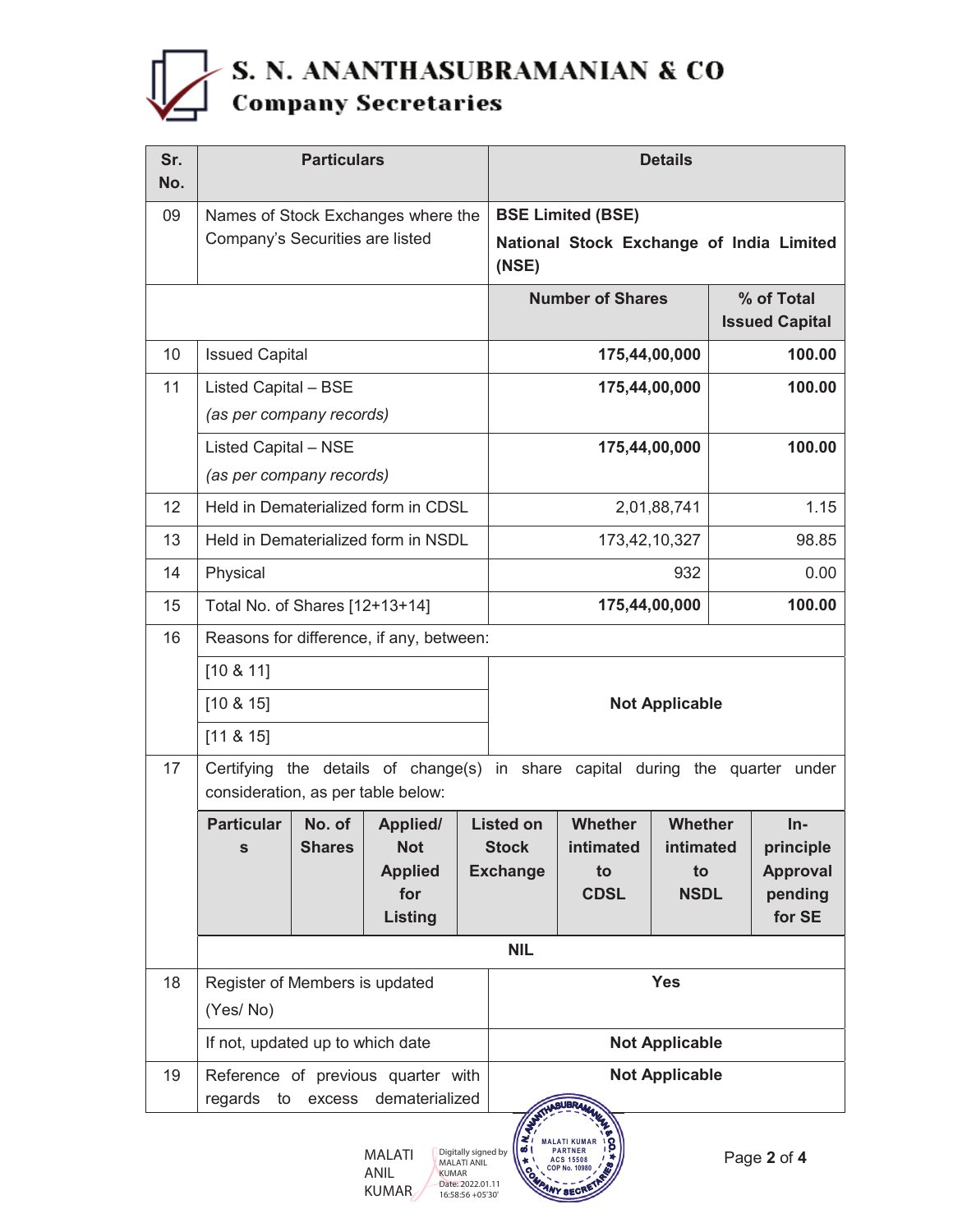# S. N. ANANTHASUBRAMANIAN & CO<br>Company Secretaries

| Sr.<br>No. | <b>Particulars</b>                                                                                          |                                     | <b>Details</b>                                                                            |                                    |  |  |
|------------|-------------------------------------------------------------------------------------------------------------|-------------------------------------|-------------------------------------------------------------------------------------------|------------------------------------|--|--|
|            | shares, if any                                                                                              |                                     |                                                                                           |                                    |  |  |
| 20         | Has the Company resolved the matter<br>in point no. 19 above in the current<br>quarter? If not, reason why? |                                     | <b>Not Applicable</b>                                                                     |                                    |  |  |
| 21         | requests pending beyond 21 days with the reasons for delay:                                                 |                                     | Mention the total number of requests, if any, confirmed after 21 days and total number of |                                    |  |  |
|            | <b>Total Number of</b><br><b>Demat Requests</b>                                                             | <b>Number of</b><br><b>Requests</b> | <b>Number of Shares</b>                                                                   | <b>Reasons for</b><br><b>Delay</b> |  |  |
|            | Confirmed after 21<br>days                                                                                  | <b>NIL</b>                          |                                                                                           |                                    |  |  |
|            | Pending for<br>more<br>than 21 days                                                                         | <b>NIL</b>                          |                                                                                           |                                    |  |  |
| 22         | Name, Telephone and Fax No. of the<br>Compliance Officer of the Company                                     |                                     | <b>Mr. Satheesh Kumar</b>                                                                 |                                    |  |  |
|            |                                                                                                             |                                     | Company Secretary and Compliance Officer                                                  |                                    |  |  |
|            |                                                                                                             |                                     | ACS: 64846                                                                                |                                    |  |  |
|            |                                                                                                             |                                     | Tel. No.<br>: +91 22 2286 7332                                                            |                                    |  |  |
|            |                                                                                                             |                                     | Fax No.<br>: +91 22 2288 4010                                                             |                                    |  |  |
| 23         | Name, Address, Telephone & Fax.                                                                             |                                     | <b>Ms. Malati Kumar, Partner</b>                                                          |                                    |  |  |
|            | No., Regn. No. of the Auditor                                                                               |                                     | ACS: 15508   COP No.: 10980                                                               |                                    |  |  |
|            |                                                                                                             |                                     | S. N. ANANTHASUBRAMANIAN & CO.,                                                           |                                    |  |  |
|            |                                                                                                             |                                     | <b>Company Secretaries</b>                                                                |                                    |  |  |
|            |                                                                                                             |                                     | 10/26, Brindaban,                                                                         |                                    |  |  |
|            |                                                                                                             |                                     | Thane (West) $-400601$                                                                    |                                    |  |  |
|            |                                                                                                             |                                     | Tel. No. : +91 22 25345648                                                                |                                    |  |  |
|            |                                                                                                             |                                     | Fax No.<br>$: +912225390292$                                                              |                                    |  |  |
| 24         | Appointment of common agency for<br>share registry work<br>If yes, name, address and SEBI                   |                                     | <b>Yes</b>                                                                                |                                    |  |  |
|            |                                                                                                             |                                     | <b>KFin Technologies Private Limited</b>                                                  |                                    |  |  |
|            | <b>Registration Number</b>                                                                                  |                                     | Selenium Tower B,                                                                         |                                    |  |  |
|            |                                                                                                             | <b>PARTNER</b><br><b>ACS 15508</b>  | Plot 31-32, Gachibowli,<br>Nanakramguda, Hyderabad,                                       | Financial<br>District,             |  |  |
|            | COP No. 10980<br>Digitally signed<br><b>MALATI</b><br>Dao 3 of A<br>hy MAI ATI ANII                         |                                     |                                                                                           |                                    |  |  |

ANIL KUMAR